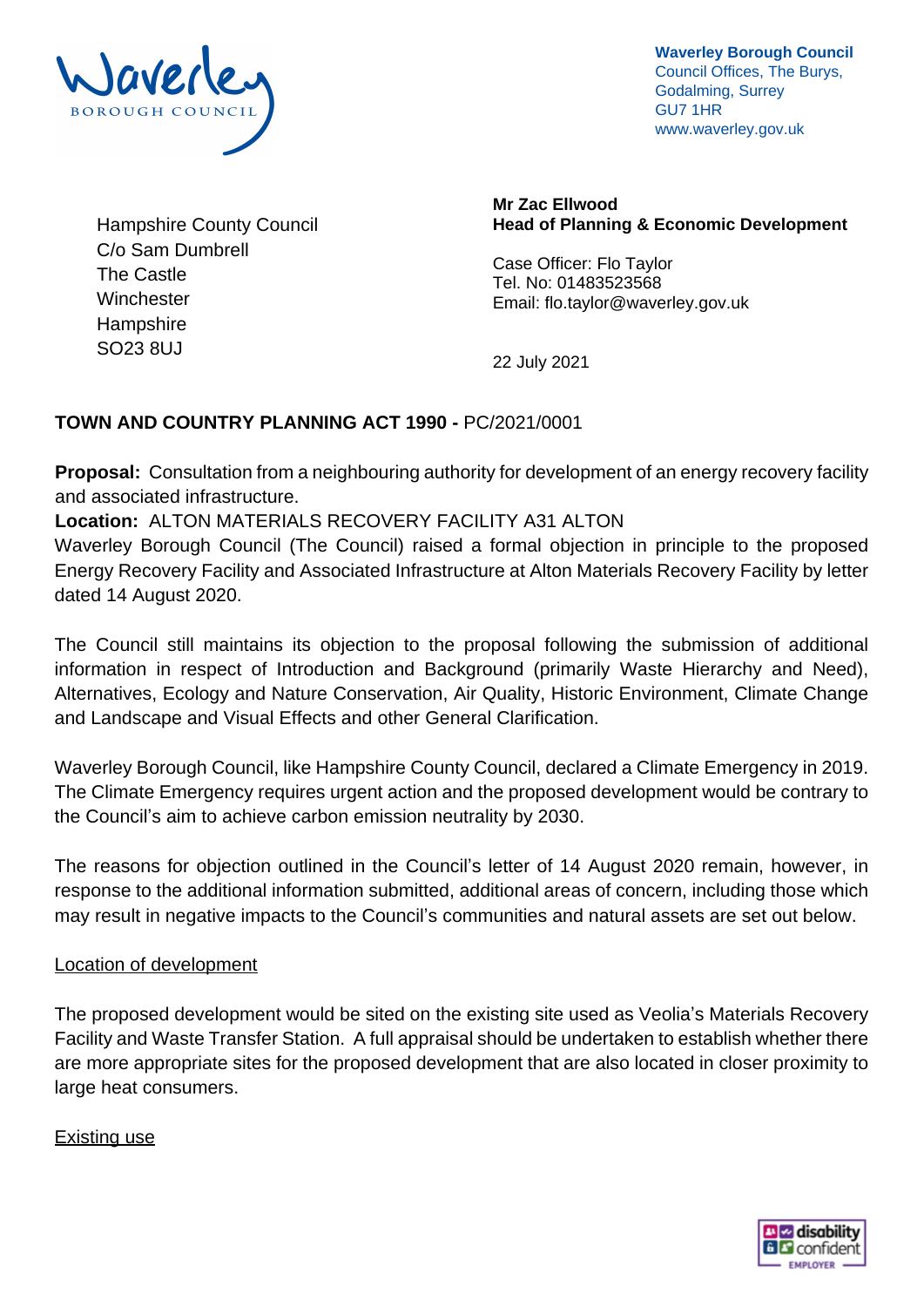The proposed development would result in the loss of the existing Alton Materials Recovery Facility. Plans to replace this facility to allow continued re-use and recycling should be prioritised over a proposed use further down the waste hierarchy.

## Proposed use

Energy Recovery Facilities should be used in preference to land fill but not in preference to more sustainable options such as re-use and recycling. Whilst the proposed Energy Recovery Facility would potentially reduce landfill, other measures should first be prioritised to reduce the quantum of landfill generated, such as improved recycling and re-use rates which would result in less harm to the environment.

It is not clear where the waste to be processed at the facility will originate and whether this would be from outside the area, therefore redistributing harmful waste disposal impacts from other areas into the local area.

The proposed energy recovery capacity for Hampshire between 2011 and 2020 exceeded requirements set out in Policy 27 of the Hampshire Minerals and Waste Plan. As such, the proposed facility is not required to meet policy requirements.

## Air Pollution and Emissions

The proposed development would result in significant environmental impacts, including an increase in air pollution, and would also contribute to global warming. Air pollution generated from burning in Alton would naturally spread to surrounding areas, including Waverley, and therefore increase exposure of the Borough's residents to air pollution.

Increased CO2 emissions from the proposed process conflict with the Council's aim to reduce such emissions and achieve carbon neutrality by 2030.

#### Highways Impacts

The A31 runs from Waverley to Alton in East Hampshire and significant additional vehicular movements to and from the proposed development will impact on Waverley's residents as well as the borough's natural and environmental assets. There are already high levels of congestion in Farnham and surrounding areas in Waverley and an additional 20-40,000 additional vehicular movements will create further harm in this regard.

Increased vehicular movements to the proposed facility, potentially travelling through Farnham, are of particular concern to the Council given the existing Air Quality Management Area (AQMA) in Farnham which was set up due to exceedances of the annual mean air quality objective for nitrogen dioxide as a result of traffic congestion. Additional vehicular movements through the town will hamper efforts to manage this. Whilst further from Alton, there is an additional AQMA in Godalming which could be impacted.